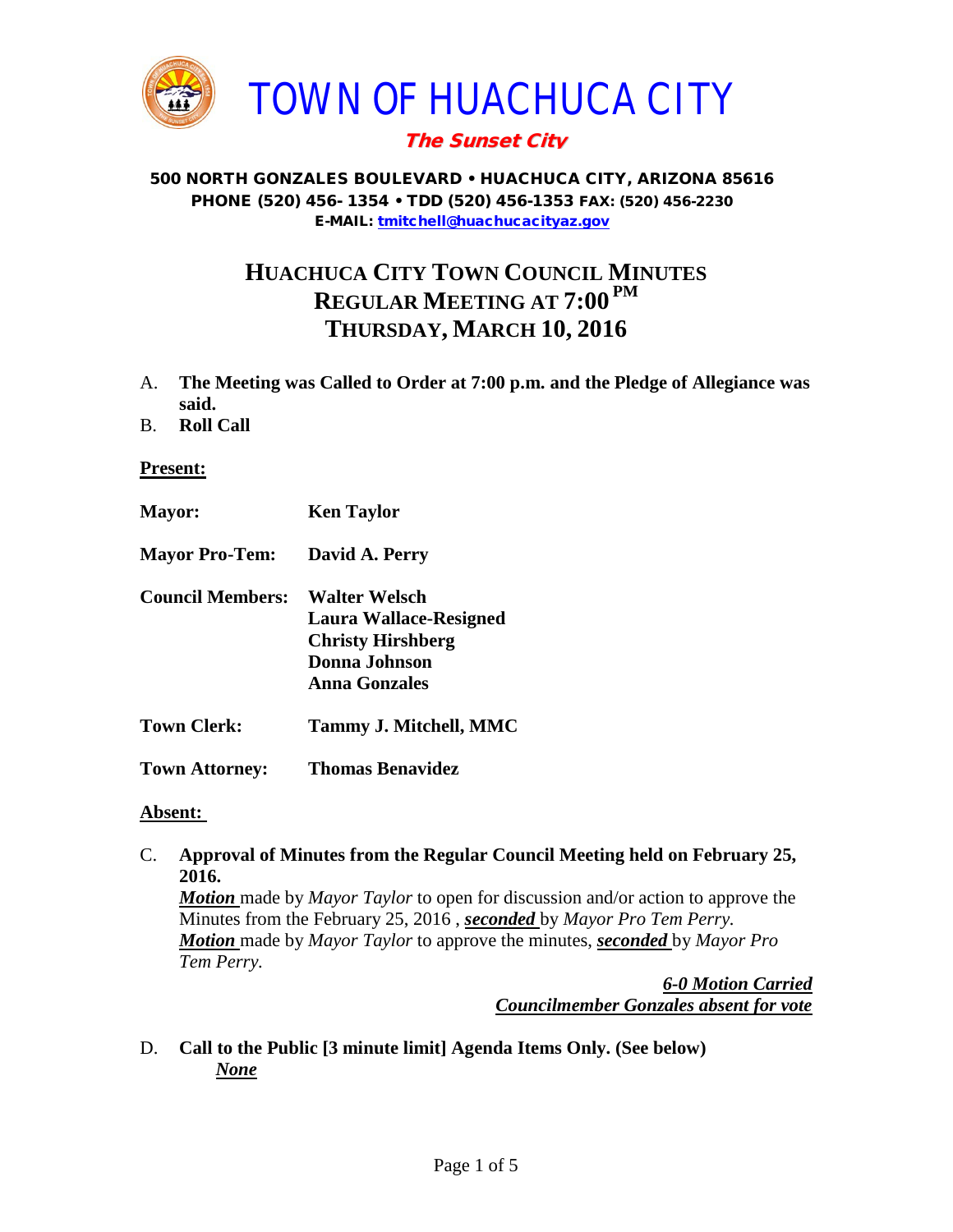## E. **Reports by Council Members and Officers:**

- 1. *Councilmember Welsch - Library/Senior Center***-**. Councilmember Welsch reported that the Sign Language classes have started. Also the funds we receive from the Cochise County Library District will be cut by \$500.00; Director Kelly is looking for ways fund the Summer Reading Program.
- 2. *Councilmember Gonzales***–** *Planning and Zoning-* . Councilmember Gonzales stated we had a Public Hearing. The P&Z approved to forward it on to the council. It is on the agenda tonight.
- 3. *Councilmember Wallace* **–** *Parks and Recreation***-**.Councilmember Wallace stated if you would like to contribute to the community please join a board.
- 4. *Councilmember Johnson – Public Safety-*Councilmember Johnson conveyed so far this year the Police Responded to 332 calls, 297 Traffic Stops, Issued 124 Warnings and issued 213 separate charges on 153 tickets and 35 people have been arrested. The Fire Department Responded to 84 EMT calls and 10 Fires Calls. The Animal Control Responded to 37 calls for service. The Dispatch answered 2479 calls and Greeted 1140 visitors.
- 5. *Mayor Pro Tem Perry Public Works-* Mayor Pro Tem Perry reported that on the Payment list we did approve to purchase a Street Sweeper. The Land fill has been very busy the supervisor worked through the weekend.
- 6. *Councilmember Hirshberg***–** *Finance-*.Councilmember Hirshberg said the Auditors will make the next meeting which, will be held on March 24, 2016.
- 7. *Mayor Taylor* Mayo*r* Taylor conveyed he would like the Council to know that the word Public Workshop is open to the public but is for the council. We were not in any violation and if citizens have any questions please contact one of us.
- 8. *Tammy Mitchell – Town Clerk's Report-*Clerk Mitchell reported that they released the money for the CDBG Block Grant and our share is \$231,778. Next our new Finance Clerk Ha found over eight thousand dollars in over payments that she is collecting on that now. Also, we are hosting the Mayor/Manager meeting on March 31, 2016 at noon at the Community Center. Clerk Mitchell reported that ADEQ notified her that we have not done the Financial Assurance for the Land fill since 2011. We are working on getting that completed.

## F. **Unfinished Business: None**

- G. **New Business:** 
	- 1. **Discussion and/or Action [Mayor Pro Tem Perry] – Council and staff National Incident Management System 101 and 107 Compliance.**  *Motion* made by *Mayor Taylor* to open for discussion and/or action, *seconded* by *Councilmember Gonzales.*

*No Action*

2. **Discussion and or Action [Town Attorney and Building Official]: Approval of Resolution No. 2016-12, A RESOLUTION OF THE MAYOR AND TOWN COUNCIL OF THE TOWN OF HUACHUCA CITY, COCHISE COUNTY, ARIZONA, DECLARING AS PUBLIC RECORDS OF THE TOWN CERTAIN DOCUMENTS KNOWN AS "THE FLOOD INSURANCE STUDY FOR COCHISE COUNTY, ARIZONA AND**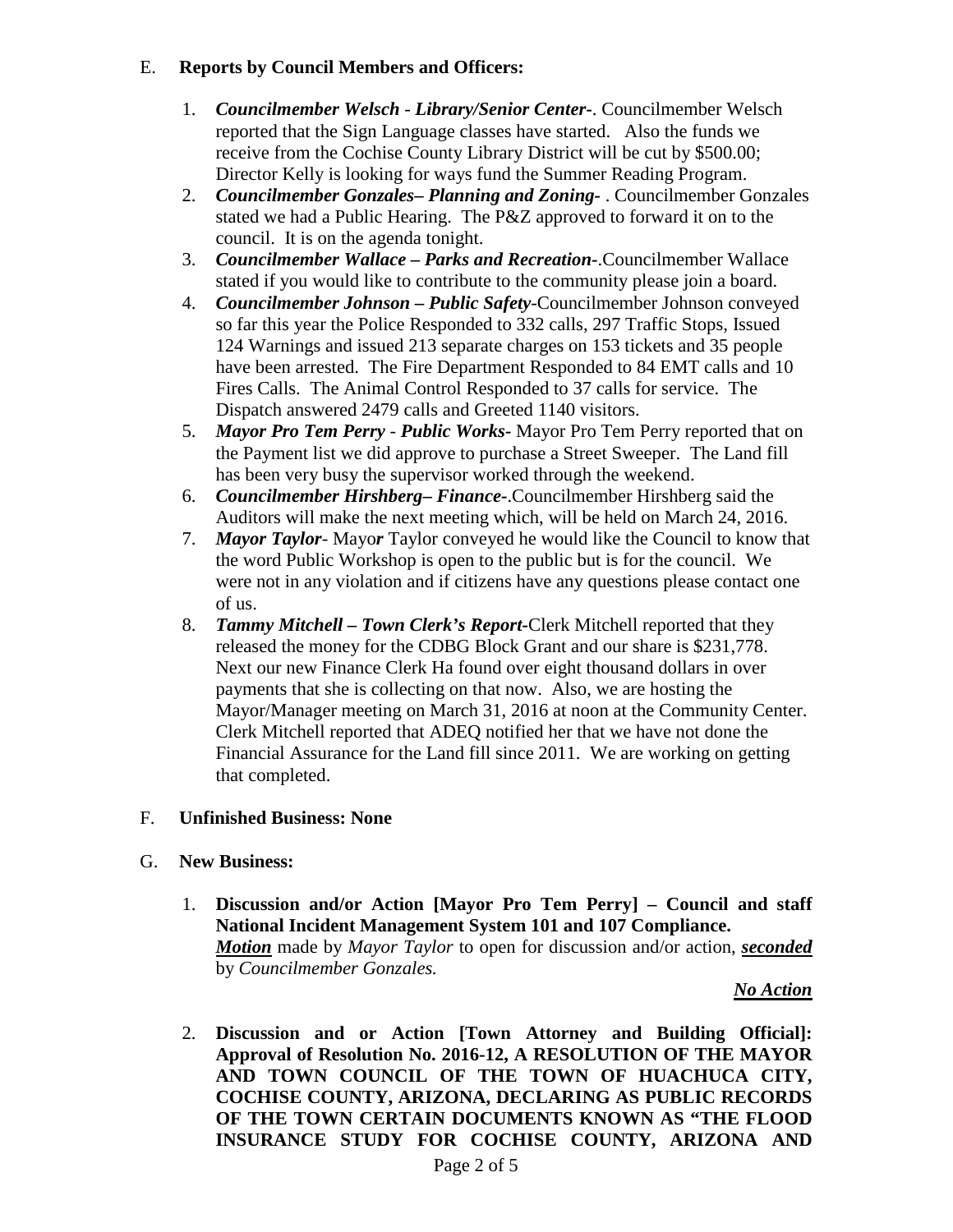#### **INCORPORATED AREAS, DATED AUGUST 28, 2008," AND THE "COCHISE COUNTY FLOODPLAIN REGULATIONS," DATED DECEMBER 15, 2015."**

*Motion* made by *Mayor Taylor* to open for discussion and/or action Resolution No 2016-12, *seconded* by *Councilmember Gonzales.*

*Motion* made by *Mayor Taylor* to approve Resolution No 2016-12, seconded by *Councilmember Gonzales.*

*7-0 Motion Carried*

3. **Discussion and/or Action [Mayor Taylor]: Second Reading of ORDINANCE NO. 2016-13, AN ORDINANCE OF THE MAYOR AND COUNCIL OF THE TOWN OF HUACHUCA CITY**, **COCHISE COUNTY, ARIZONA, PERTAINING TO THE NATIONAL FLOOD INSURANCE PROGRAM, ADOPTING BY REFERENCE FLOOD INSURANCE STUDY, FLOOD INSURANCE RATE MAPS, AND FLOODPLAIN MANAGEMENT REGULATIONS; AND AMENDING THE TOWN'S CODE SECTION 15.75.010 "FLOODPLAIN MANAGEMENT;" PROVIDING FOR REPEAL OF CONFLICTING ORDINANCES; PROVIDING FOR SEVERABILITY; AND PROVIDING PENALTIES.**

*Motion* made by *Mayor Taylor* to open for discussion and/or action, *seconded* by *Councilmember Gonzales*

*Motion* made by *Mayor Taylor* to approve Ordinance No 2016-13, *seconded* by *Councilmember Gonzales*

*7-0 Motion Carried*

4. **Discussion and/or Action [Mayor Taylor]: Update on the Community Development Block Grant "CDBG" project funding application process.**  *Motion* made by *Mayor Taylor* to open for discussion and/or action, *seconded* by *Councilmember Gonzales.*

*No Action*

5. **Discussion and/or Action [Mayor Taylor]: Resignation of Council Member, Laura Wallace.**

*Motion* made by *Mayor Taylor* to open for discussion and/or action, *seconded* by *Councilmember Hirshberg.*

*Motion* made by *Mayor Taylor* to accept the Resignation of Councilmember Laura Wallace and advertise the open council seat, *seconded* by *Mayor Pro Tem Perry.*

*6-0 Motion Carried*

6. **Discussion and/or Action [Mayor Taylor]: Recommendation from P&Z A Proposed Zoning Code Amendments.** 

*Motion* made by *Mayor Taylor* to open for discussion and/or action, *seconded* by *Councilmember Gonzales.*

*Motion* made by *Mayor Taylor* to send the recommendations from P&Z to legal for Ordinance form, *seconded* by *Councilmember Gonzales.*

#### *6-0 Motion Carried*

7. **Discussion and/or Action [Mayor Taylor]: The Council may vote to go into executive [closed] session, pursuant to A.R.S. 38-431.03 (A)(3) and (4), for**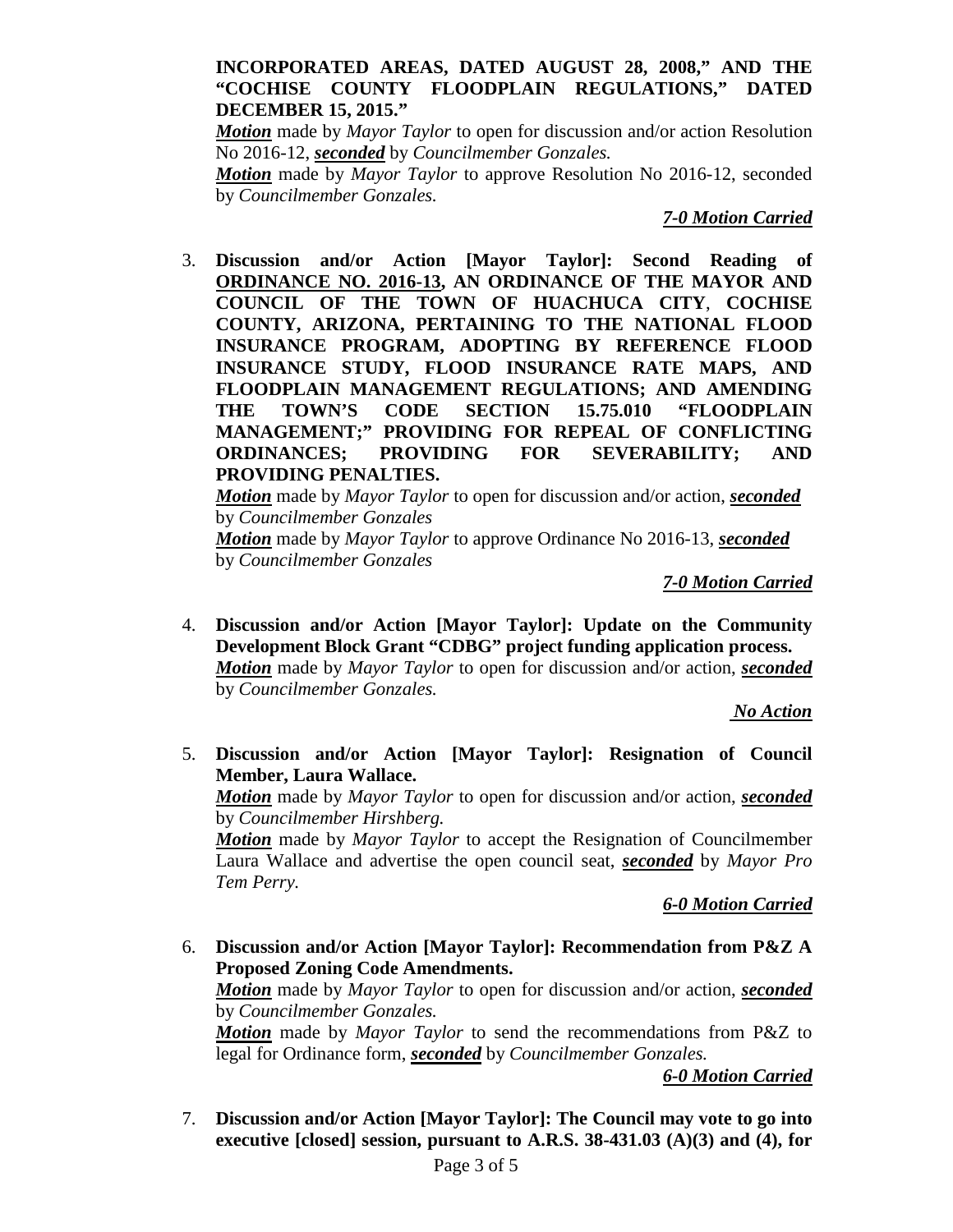**legal advice concerning a claim against the Town asserted by Richard Miller for legal advice concerning various claims made against the police department and other Town Officials. The Council might take action to direct the Town Attorney concerning the claim.**

*Motion* made by *Mayor Taylor* to open for discussion and /or action, *seconded* by *Mayor Pro Tem Perry.*

*Motion* made by *Mayor Taylor* to enter executive session, *seconded* by *Mayor Pro Tem Perry.*

*Motion* made by *Mayor Taylor* to exit executive session and return to regular session, *seconded* by *Councilmember Gonzales.*

*6-0 Motion Carried*

*Motion* made by *Mayor Taylor* to direct the Town Attorney to look into this matter as discussed, *seconded* by *Councilmember Johnson.*

*6-0 Motion Approved*

### H. **Payment Approval Report in the amount of \$112,958.09**

*Motion* made by *Mayor Taylor* to open for discussion and/or action, *seconded* by *Councilmember Hirshberg.*

*Motion* made by *Mayor Taylor* to approve the payment report, *seconded* by *Councilmember Hirshberg.*

*6-0 Motion Carried*

- I. **Call to the Public: [3 min. limit] ARS38-431-01 Public body may make an open call to the public during a public meeting, subject to reasonable time, place and manner restrictions, to allow individuals to address the public body on any issue within the jurisdiction of the public body. At the conclusion of an open call to the public, individual members of the public body may respond to criticism made by those who have addressed the public body, may ask staff to review a matter or may ask that a matter be put on a future agenda. However, members of the public body shall not discuss or take legal action on matters raised during an open call to the public unless the matters are properly noticed for discussion and legal action.**
	- 1. Neil Josephson: Last council meeting Mr. Perry stated the landfill is doing amazing. If you go by the main gate, there are 2 trash bags that have been sitting there for 2 weeks.
	- 2. Richard Miller: Following up on the paperwork. There are licenses numbers issued for multiple dogs that are the same. The court date was set for when the judge was going to be out of town, there would be another judge presiding. Suddenly the court date was changed. When I asked why the date was changed, the answer I received was it was the Town Clerk who changed the court date. I have video of me banging on the dispatch glass and no one was there. Why is there no investigation into that?

## J. **Discussion and/or Action [Town Clerk]: Items to be placed on the next agenda**

- 1. Councilmember Johnson: Town Hall protection and security
- 2. Councilmember Welsch: The Town Accountant responsibilities
- 3.

## K. **Adjournment**

*Motion* made by *Mayor Taylor* to adjourn, *seconded* by *Councilmember Hirshberg Adjourned at p.m. 6-0 motion Carried*